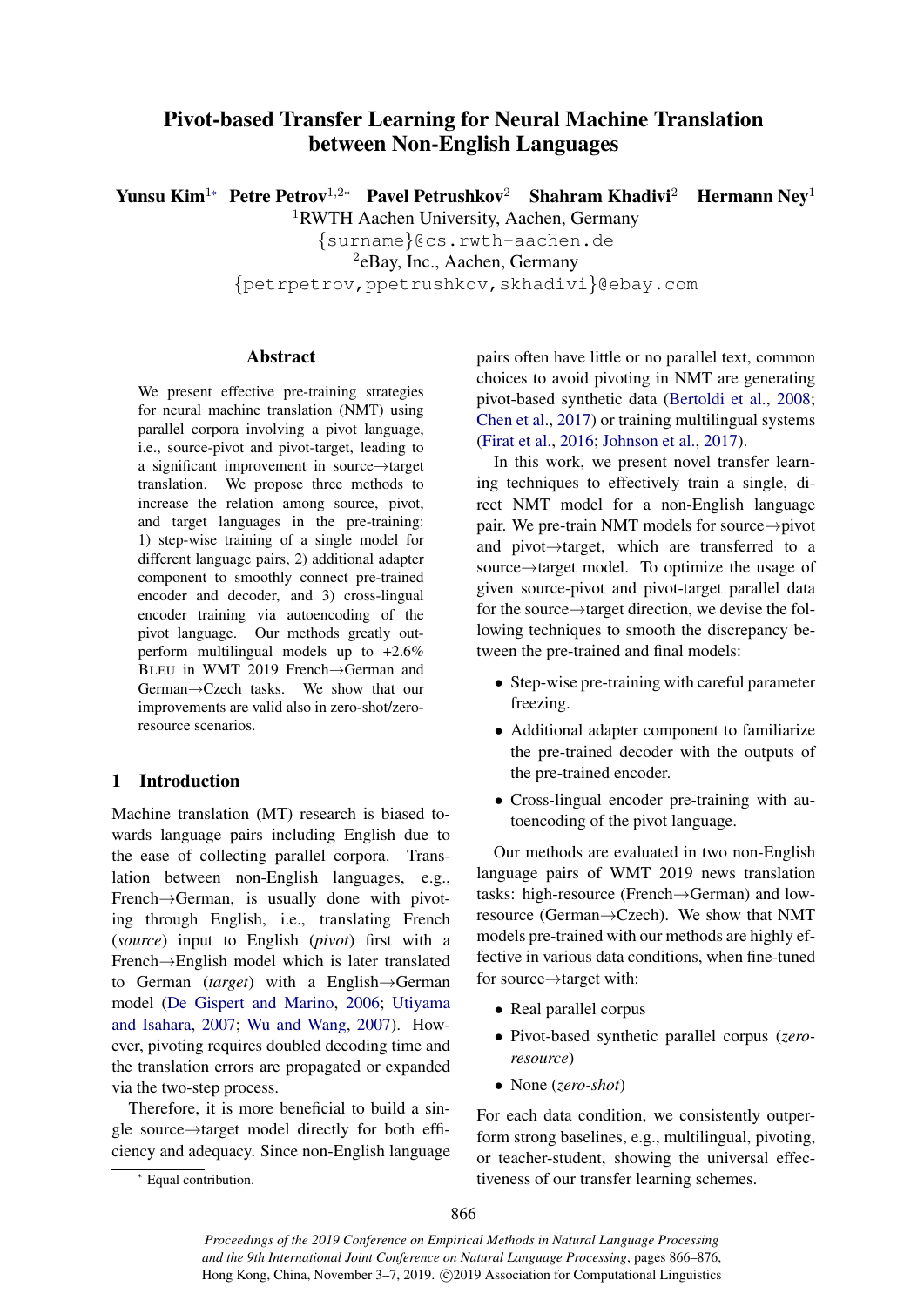The rest of the paper is organized as follows. We first review important previous works on pivotbased MT in Section [2.](#page-1-0) Our three pre-training techniques are presented in Section [3.](#page-2-0) Section [4](#page-4-0) shows main results of our methods with a detailed description of the experimental setups. Section [5](#page-6-0) studies variants of our methods and reports the results without source-target parallel resources or with large synthetic parallel data. Section 6 draws conclusion of this work with future research directions.

## <span id="page-1-0"></span>2 Related Work

In this section, we first review existing approaches to leverage a pivot language in low-resource/zeroresource MT. They can be divided into three categories:

- <span id="page-1-1"></span>1. Pivot translation (pivoting). The most naive approach is reusing (already trained) source→pivot and pivot→target models directly, decoding twice via the pivot language [\(Kauers et al.,](#page-9-3) [2002;](#page-9-3) [De Gispert and Marino,](#page-9-0) [2006\)](#page-9-0). One can keep N-best hypotheses in the pivot language to reduce the prediction bias [\(Utiyama and Isahara,](#page-10-0) [2007\)](#page-10-0) and improve the final translation by system combi-nation (Costa-Jussà et al., [2011\)](#page-9-4), which however increases the translation time even more. In multilingual NMT, [Firat et al.](#page-9-1) [\(2016\)](#page-9-1) modify the second translation step (pivot→target) to use source and pivot language sentences together as the input.
- <span id="page-1-2"></span>2. Pivot-based synthetic parallel data. We may translate the pivot side of given pivottarget parallel data using a pivot→source model [\(Bertoldi et al.,](#page-8-0) [2008\)](#page-8-0), or the other way around translating source-pivot data using a pivot→target model [\(De Gispert and Marino,](#page-9-0) [2006\)](#page-9-0). For NMT, the former is extended by [Zheng et al.](#page-10-2) [\(2017\)](#page-10-2) to compute the expectation over synthetic source sentences. The latter is also called teacher-student approach [\(Chen et al.,](#page-8-1) [2017\)](#page-8-1), where the pivot $\rightarrow$ target model (teacher) produces target hypotheses for training the source→target model (student).
- 3. Pivot-based model training. In phrasebased MT, there have been many efforts to combine phrase/word level features of source-pivot and pivot-target into

a source→target system [\(Utiyama and Isa](#page-10-0)[hara,](#page-10-0) [2007;](#page-10-0) [Wu and Wang,](#page-10-1) [2007;](#page-10-1) [Bakhshaei](#page-8-2) [et al.,](#page-8-2) [2010;](#page-8-2) [Zahabi et al.,](#page-10-3) [2013;](#page-10-3) [Zhu et al.,](#page-10-4) [2014;](#page-10-4) [Miura et al.,](#page-9-5) [2015\)](#page-9-5). In NMT, [Cheng](#page-9-6) [et al.](#page-9-6) [\(2017\)](#page-9-6) jointly train for three translation directions of source-pivot-target by sharing network components, where [Ren et al.](#page-10-5) [\(2018\)](#page-10-5) use the expectation-maximization algorithm with the target sentence as a latent variable. [Lu et al.](#page-9-7) [\(2018\)](#page-9-7) deploy intermediate recurrent layers which are common for multiple encoders and decoders, while [John](#page-9-2)[son et al.](#page-9-2) [\(2017\)](#page-9-2) share all components of a single multilingual model. Both methods train the model for language pairs involving English but enable zero-shot translation for unseen non-English language pairs. For this, [Ha et al.](#page-9-8) [\(2017\)](#page-9-8) encode the target language as an additional embedding and filter out non-target tokens in the output. [Lakew](#page-9-9) [et al.](#page-9-9) [\(2017\)](#page-9-9) combine the multilingual training with synthetic data generation to improve the zero-shot performance iteratively, where [Sestorain et al.](#page-10-6) [\(2018\)](#page-10-6) applies the NMT prediction score and a language model score to each synthetic example as gradient weights.

Our work is based on transfer learning [\(Zoph](#page-10-7) [et al.,](#page-10-7) [2016\)](#page-10-7) and belongs to the third category: model training. On the contrary to the multilingual joint training, we suggest two distinct steps: pretraining (with source-pivot and pivot-target data) and fine-tuning (with source-target data). With our proposed methods, we prevent the model from losing its capacity to other languages while utilizing the information from related language pairs well, as shown in the experiments (Section [4\)](#page-4-0).

Our pivot adapter (Section [3.2\)](#page-3-0) shares the same motivation with the interlingua component of [Lu](#page-9-7) [et al.](#page-9-7) [\(2018\)](#page-9-7), but is much compact, independent of variable input length, and easy to train offline. The adapter training algorithm is adopted from bilingual word embedding mapping [\(Xing et al.,](#page-10-8) [2015\)](#page-10-8). Our cross-lingual encoder (Section [3.3\)](#page-3-1) is inspired by cross-lingual sentence embedding algorithms using NMT [\(Schwenk and Douze,](#page-10-9) [2017;](#page-10-9) [Schwenk,](#page-10-10) [2018\)](#page-10-10).

Transfer learning was first introduced to NMT by [Zoph et al.](#page-10-7) [\(2016\)](#page-10-7), where only the source language is switched before/after the transfer. [Nguyen and Chiang](#page-9-10) [\(2017\)](#page-9-10) and [Kocmi and Bojar](#page-9-11) [\(2018\)](#page-9-11) use shared subword vocabularies to work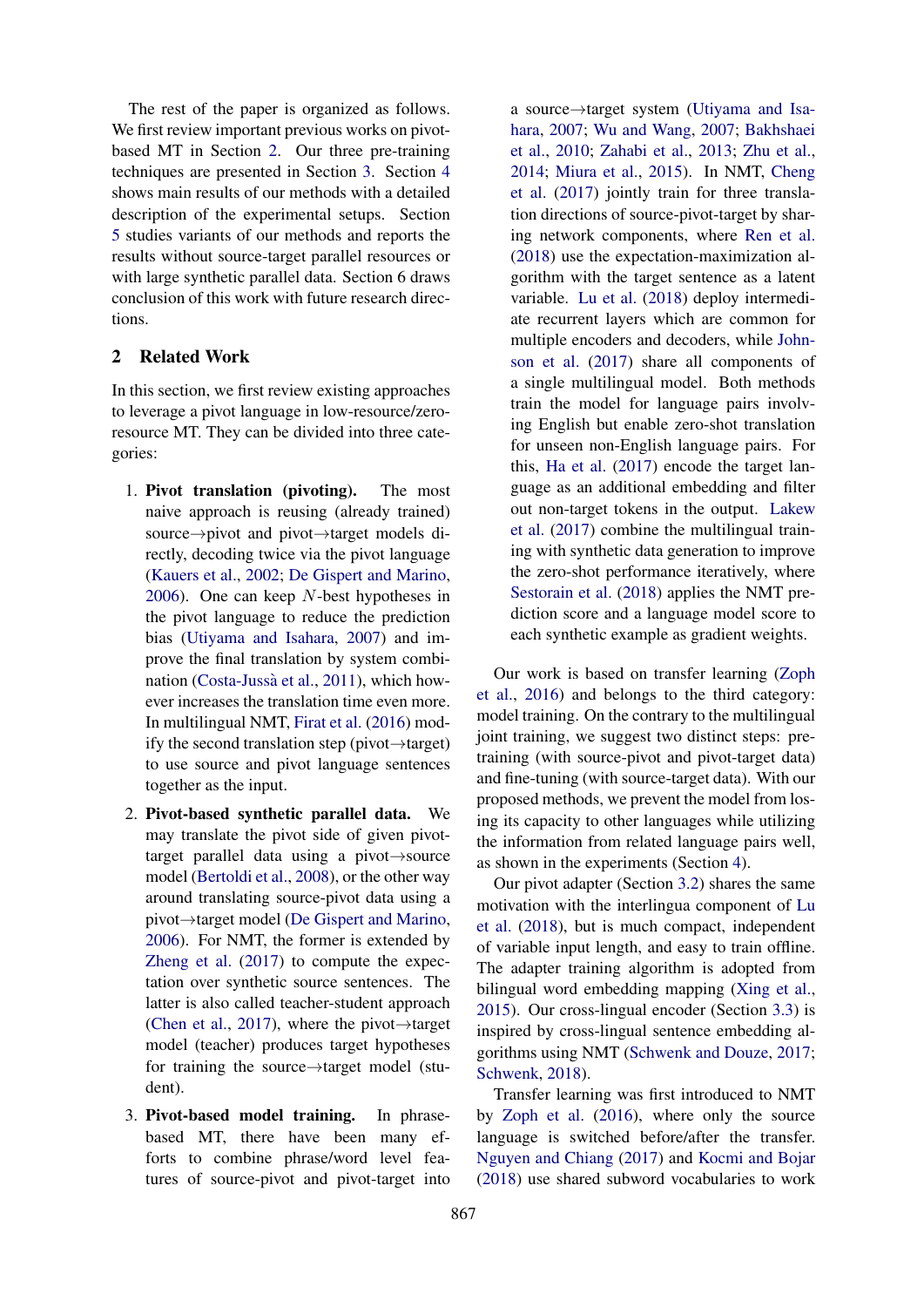<span id="page-2-1"></span>

Figure 1: Plain transfer learning.

with more languages and help target language switches. [Kim et al.](#page-9-12) [\(2019\)](#page-9-12) propose additional techniques to enable NMT transfer even without shared vocabularies. To the best of our knowledge, we are the first to propose transfer learning strategies specialized in utilizing a pivot language, transferring a source encoder and a target decoder at the same time. Also, for the first time, we present successful zero-shot translation results only with pivot-based NMT pre-training.

#### <span id="page-2-0"></span>3 Pivot-based Transfer Learning

Our methods are based on a simple transfer learning principle for NMT, adjusted to a usual data condition for non-English language pairs: lots of source-pivot and pivot-target parallel data, little (low-resource) or no (zero-resource) source-target parallel data. Here are the core steps of the plain transfer (Figure [1\)](#page-2-1):

- 1. Pre-train a source→pivot model with a source-pivot parallel corpus and a pivot→target model with a pivot-target parallel corpus.
- 2. Initialize the source→target model with the source encoder from the pre-trained source→pivot model and the target decoder from the pre-trained pivot→target model.
- 3. Continue the training with a source-target parallel corpus.

If we skip the last step (for zero-resource cases) and perform the source→target translation directly, it corresponds to zero-shot translation.

Thanks to the pivot language, we can pre-train a source encoder and a target decoder without changing the model architecture or training objective for NMT. On the contrary to other NMT transfer scenarios [\(Zoph et al.,](#page-10-7) [2016;](#page-10-7) [Nguyen and Chi](#page-9-10)[ang,](#page-9-10) [2017;](#page-9-10) [Kocmi and Bojar,](#page-9-11) [2018\)](#page-9-11), this principle has no language mismatch between transferor and

<span id="page-2-2"></span>

Figure 2: Step-wise pre-training.

transferee on each source/target side. Experimental results (Section [4\)](#page-4-0) also show its competitiveness despite its simplicity.

Nonetheless, the main caveat of this basic pretraining is that the source encoder is trained to be used by an English decoder, while the target decoder is trained to use the outputs of an English encoder — not of a source encoder. In the following, we propose three techniques to mitigate the inconsistency of source→pivot and pivot→target pre-training stages. Note that these techniques are not exclusive and some of them can complement others for a better performance of the final model.

## <span id="page-2-3"></span>3.1 Step-wise Pre-training

A simple remedy to make the pre-trained encoder and decoder refer to each other is to train a single NMT model for source→pivot and pivot→target in consecutive steps (Figure [2\)](#page-2-2):

- 1. Train a source→pivot model with a sourcepivot parallel corpus.
- 2. Continue the training with a pivot-target parallel corpus, while freezing the encoder parameters of 1.

In the second step, a target decoder is trained to use the outputs of the pre-trained source encoder as its input. Freezing the pre-trained encoder ensures that, even after the second step, the encoder is still modeling the source language although we train the NMT model for pivot→target. Without the freezing, the encoder completely adapts to the pivot language input and is likely to forget source language sentences.

We build a joint vocabulary of the source and pivot languages so that the encoder effectively represents both languages. The frozen encoder is pretrained for the source language in the first step, but also able to encode a pivot language sentence in a similar representation space. It is more effective for linguistically similar languages where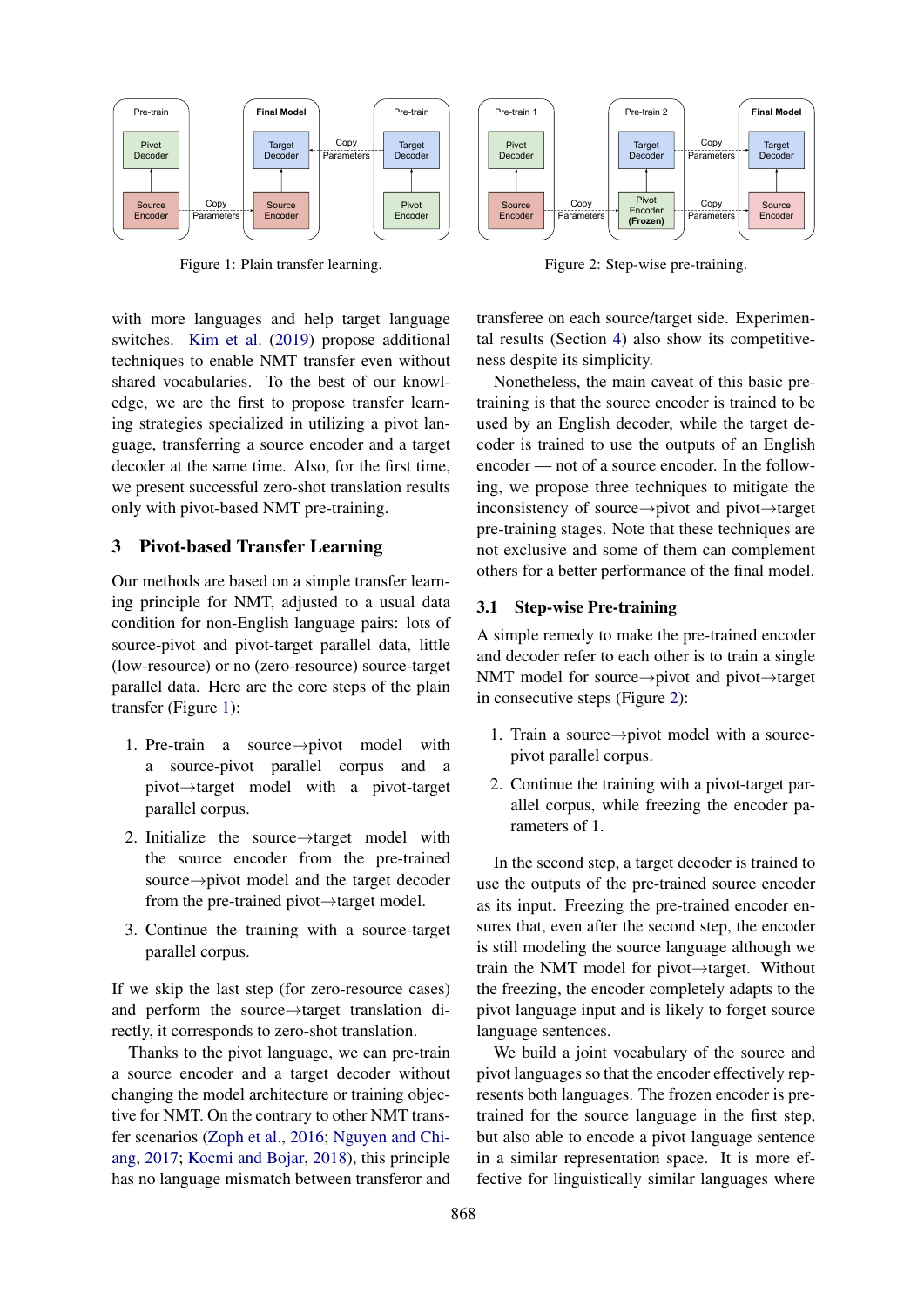<span id="page-3-2"></span>

Figure 3: Pivot adapter.

<span id="page-3-4"></span>Pre-train **Final Model** Pivot Decode Source Encoder Target Decode Copy Parameters Pre-train Pivot Encode Target Decode Copy Parameters **Source/Pivot** Encode Source | Pivot **Pivot Pivot**

Figure 4: Cross-lingual encoder.

many tokens are common for both languages in the joint vocabulary.

#### <span id="page-3-0"></span>3.2 Pivot Adapter

Instead of the step-wise pre-training, we can also postprocess the network to enhance the connection between the source encoder and the target decoder which are pre-trained individually. Our idea is that, after the pre-training steps, we adapt the source encoder outputs to the pivot encoder outputs to which the target decoder is more familiar (Figure [3\)](#page-3-2). We learn a linear mapping between the two representation spaces with a small sourcepivot parallel corpus:

- 1. Encode the source sentences with the source encoder of the pre-trained source→pivot model.
- 2. Encode the pivot sentences with the pivot encoder of the pre-trained pivot→target model.
- 3. Apply a pooling to each sentence of 1 and 2, extracting representation vectors for each sentence pair:  $(s, p)$ .
- 4. Train a mapping  $\mathbf{M} \in \mathbb{R}^{d \times d}$  to minimize the distance between the pooled representations  $\mathbf{s} \in \mathbb{R}^{d \times 1}$  and  $\mathbf{p} \in \mathbb{R}^{d \times 1}$ , where the source representation is first fed to the mapping:

$$
\hat{\mathbf{M}} = \underset{\mathbf{M}}{\operatorname{argmin}} \sum_{\mathbf{s}, \mathbf{p}} \|\mathbf{M}\mathbf{s} - \mathbf{p}\|^2 \qquad (1)
$$

where d is the hidden layer size of the encoders. Introducing matrix notations  $\mathbf{S} \in \mathbb{R}^{d \times n}$  and  $\mathbf{P} \in$  $\mathbb{R}^{d \times n}$ , which concatenate the pooled representations of all  $n$  sentences for each side in the sourcepivot corpus, we rewrite Equation [1](#page-3-3) as:

$$
\hat{\mathbf{M}} = \underset{\mathbf{M}}{\operatorname{argmin}} \|\mathbf{M}\mathbf{S} - \mathbf{P}\|^2 \tag{2}
$$

which can be easily computed by the singular value decomposition (SVD) for a closed-form solution, if we put an orthogonality constraint on M [\(Xing et al.,](#page-10-8) [2015\)](#page-10-8). The resulting optimization is also called Procrustes problem.

The learned mapping is multiplied to encoder outputs of all positions in the final source→target tuning step. With this mapping, the source encoder emits sentence representations that lie in a similar space of the pivot encoder. Since the target decoder is pre-trained for pivot→target and accustomed to receive the pivot encoder outputs, it should process the mapped encoder outputs better than the original source encoder outputs.

#### <span id="page-3-1"></span>3.3 Cross-lingual Encoder

As a third technique, we modify the source $\rightarrow$ pivot pre-training procedure to force the encoder to have cross-linguality over source and pivot languages; modeling source and pivot sentences in the same mathematical space. We achieve this by an additional autoencoding objective from a pivot sentence to the same pivot sentence (Figure [4\)](#page-3-4).

The encoder is fed with sentences of both source and pivot languages, which are processed by a shared decoder that outputs only the pivot language. In this way, the encoder is learned to produce representations in a shared space regardless of the input language, since they are used in the same decoder. This cross-lingual space facilitates smoother learning of the final source→target model, because the decoder is pre-trained to translate the pivot language.

<span id="page-3-3"></span>The same input/output in autoencoding encourages, however, merely copying the input; it is said to be not proper for learning complex structure of the data domain [\(Vincent et al.,](#page-10-11) [2008\)](#page-10-11). Denoising autoencoder addresses this by corrupting the input sentences by artificial noises [\(Hill et al.,](#page-9-13) [2016\)](#page-9-13). Learning to reconstruct clean sentences, it encodes linguistic structures of natural language sentences, e.g., word order, better than copying. Here are the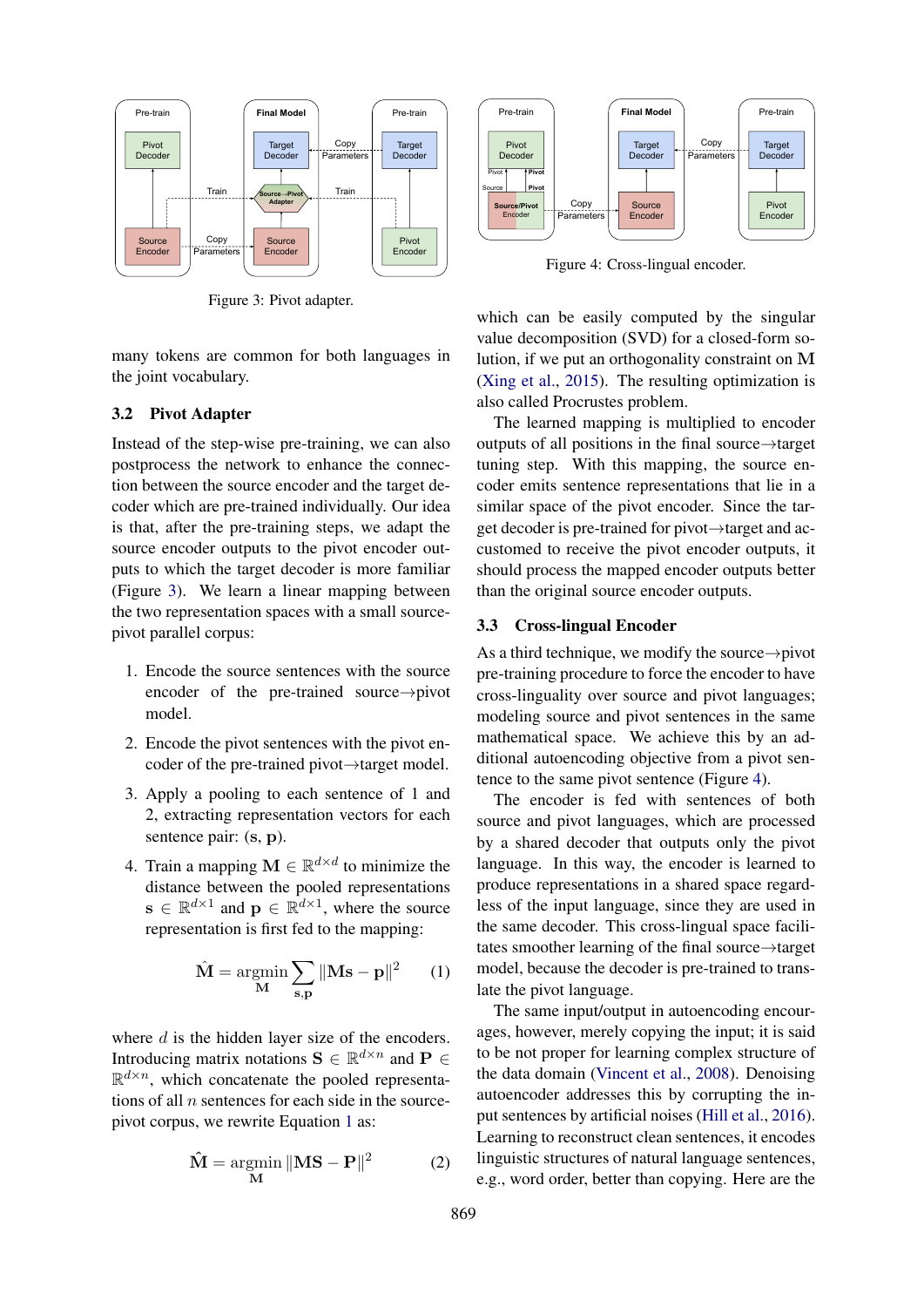noise types we use [\(Edunov et al.,](#page-9-14) [2018\)](#page-9-14):

- Drop tokens randomly with a probability  $p_{\text{del}}$
- Replace tokens with a <BLANK> token randomly with a probability  $p_{\text{rep}}$
- Permute the token positions randomly so that the difference between an original index and its new index is less than or equal to  $d_{\text{per}}$

We set  $p_{\text{del}} = 0.1$ ,  $p_{\text{rep}} = 0.1$ , and  $d_{\text{per}} = 3$  in our experiments.

The key idea of all three methods is to build a closer connection between the pre-trained encoder and decoder via a pivot language. The difference is in when we do this job: Cross-lingual encoder (Section [3.3\)](#page-3-1) changes the encoder pretraining stage (source→pivot), while step-wise pre-training (Section [3.1\)](#page-2-3) modifies decoder pretraining stage (pivot→target). Pivot adapter (Section [3.2\)](#page-3-0) is applied after all pre-training steps.

# <span id="page-4-0"></span>4 Main Results

We evaluate the proposed transfer learning techniques in two non-English language pairs of WMT 20[1](#page-4-1)9 news translation tasks<sup>1</sup>: French $\rightarrow$ German and German→Czech.

Data We used the News Commentary v14 parallel corpus and newstest2008-2010 test sets as the source-target training data for both tasks. The newstest sets were oversampled four times. The German→Czech task was originally limited to unsupervised learning (using only monolingual corpora) in WMT 2019, but we relaxed this constraint by the available parallel data. We used newstest2011 as a validation set and newstest2012/newstest2013 as the test sets.

Both language pairs have much abundant parallel data in source-pivot and pivot-target with English as the pivot language. Detailed corpus statistics are given in Table [1.](#page-4-2)

**Preprocessing** We used the Moses<sup>[2](#page-4-3)</sup> tokenizer and applied true-casing on all corpora. For all transfer learning setups, we learned byte pair encoding (BPE) [\(Sennrich et al.,](#page-10-12) [2016\)](#page-10-12) for each language individually with 32k merge operations, except for cross-lingual encoder training with joint BPE only over source and pivot languages. This

<span id="page-4-1"></span><sup>1</sup> [http://www.statmt.org/wmt19/translation-task.](http://www.statmt.org/wmt19/translation-task.html) [html](http://www.statmt.org/wmt19/translation-task.html) 2

<span id="page-4-3"></span>

|  |  |  |  |  | http://www.statmt.org/moses/ |  |  |  |
|--|--|--|--|--|------------------------------|--|--|--|
|--|--|--|--|--|------------------------------|--|--|--|

<span id="page-4-2"></span>

| Usage     | Data           | Sentences   | Words<br>(Source) |
|-----------|----------------|-------------|-------------------|
| Pre-train | fr-en<br>en-de | 35M<br>9.1M | 950M<br>170M      |
| Fine-tune | fr-de          | 270k        | 6.9M              |
| Pre-train | de-en<br>en-cs | 9.1M<br>49M | 181M<br>658M      |
| Fine-tune | de-cs          | 230k        | 5.1M              |

Table 1: Parallel training data statistics.

is for modularity of pre-trained models: for example, a French→English model trained with joint French/English/German BPE could be transferred smoothly to a French→German model, but would not be optimal for a transfer to e.g., a French→Korean model. Once we pre-train an NMT model with separate BPE vocabularies, we can reuse it for various final language pairs without wasting unused portion of subword vocabularies (e.g., German-specific tokens in building a French→Korean model).

On the contrary, baselines used joint BPE over all languages with also 32k merges.

Model and Training The 6-layer base Transformer architecture [\(Vaswani et al.,](#page-10-13) [2017\)](#page-10-13) was used for all of our experiments. Batch size was set to 4,096 tokens. Each checkpoint amounts to 10k updates for pre-training and 20k updates for fine-tuning.

Each model was optimized with Adam [\(Kingma](#page-9-15) [and Ba,](#page-9-15) [2014\)](#page-9-15) with an initial learning rate of 0.0001, which was multiplied by 0.7 whenever perplexity on the validation set was not improved for three checkpoints. When it was not improved for eight checkpoints, we stopped the training. The NMT model training and transfer were done with the OPENNMT toolkit [\(Klein et al.,](#page-9-16) [2017\)](#page-9-16).

Pivot adapter was trained using the MUSE toolkit [\(Conneau et al.,](#page-9-17) [2018\)](#page-9-17), which was originally developed for bilingual word embeddings but we adjusted for matching sentence representations.

Baselines We thoroughly compare our approaches to the following baselines:

1. *Direct source*→*target*: A standard NMT model trained on given source→target paral-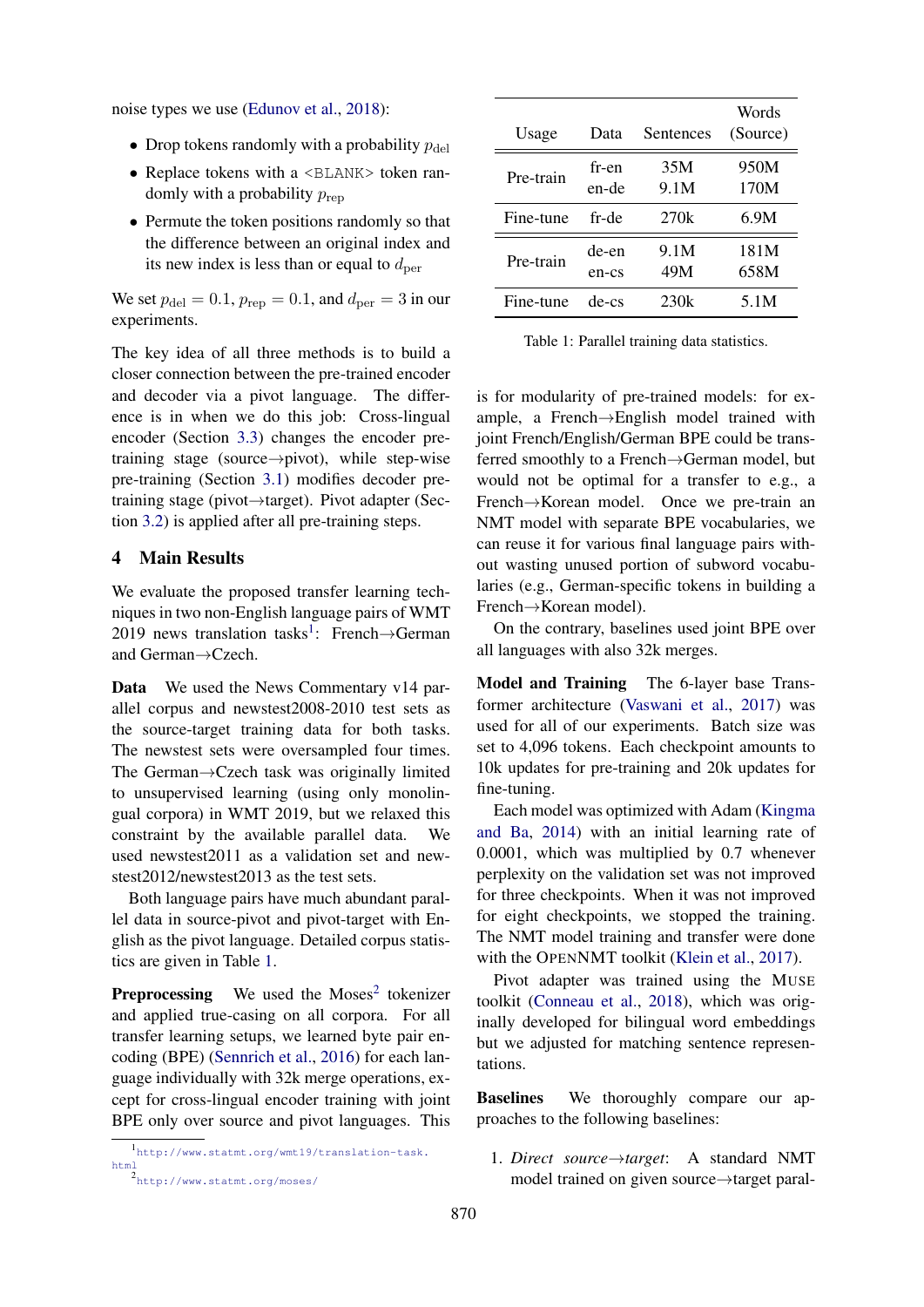<span id="page-5-0"></span>

|                                    | $French \rightarrow German$ |      |                                   |      | German $\rightarrow$ Czech |      |                                   |      |
|------------------------------------|-----------------------------|------|-----------------------------------|------|----------------------------|------|-----------------------------------|------|
|                                    | newstest2012                |      | newstest2013                      |      | newstest2012               |      | newstest2013                      |      |
|                                    |                             |      | BLEU [%] TER [%] BLEU [%] TER [%] |      |                            |      | BLEU [%] TER [%] BLEU [%] TER [%] |      |
| Direct source $\rightarrow$ target | 14.8                        | 75.1 | 16.0                              | 75.1 | 11.1                       | 81.1 | 12.8                              | 77.7 |
| Multilingual many-to-many          | 18.7                        | 71.9 | 19.5                              | 72.6 | 14.9                       | 76.6 | 16.5                              | 73.2 |
| Multilingual many-to-one           | 18.3                        | 71.7 | 19.2                              | 71.5 | 13.1                       | 79.6 | 14.6                              | 75.8 |
| Plain transfer                     | 17.5                        | 72.3 | 18.7                              | 71.8 | 15.4                       | 75.4 | 18.0                              | 70.9 |
| + Pivot adapter                    | 18.0                        | 71.9 | 19.1                              | 71.1 | 15.9                       | 75.0 | 18.7                              | 70.3 |
| + Cross-lingual encoder            | 17.4                        | 72.1 | 18.9                              | 71.8 | 15.0                       | 75.9 | 17.6                              | 71.4 |
| + Pivot adapter                    | 17.8                        | 72.3 | 19.1                              | 71.5 | 15.6                       | 75.3 | 18.1                              | 70.8 |
| Step-wise pre-training             | 18.6                        | 70.7 | 19.9                              | 70.4 | 15.6                       | 75.0 | 18.1                              | 70.9 |
| + Cross-lingual encoder            | 19.5                        | 69.8 | 20.7                              | 69.4 | 16.2                       | 74.6 | 19.1                              | 69.9 |

Table 2: Main results fine-tuned with source-target parallel data.

## lel data.

- 2. *Multilingual*: A single, shared NMT model for multiple translation directions [\(Johnson](#page-9-2) [et al.,](#page-9-2) [2017\)](#page-9-2).
	- *Many-to-many*: Trained for all possible directions among source, target, and pivot languages.
	- *Many-to-one*: Trained for only the directions *to* target language, i.e., source→target and pivot→target, which tends to work better than many-to-many systems [\(Aharoni et al.,](#page-8-3) [2019\)](#page-8-3).

In Table [2,](#page-5-0) we report principal results after finetuning the pre-trained models using source-target parallel data.

As for baselines, multilingual models are better than a direct NMT model. The many-to-many models surpass the many-to-one models; since both tasks are in a low-resource setup, the model gains a lot from related language pairs even if the target languages do not match.

Plain transfer of pre-trained encoder/decoder without additional techniques (Figure [1\)](#page-2-1) shows a nice improvement over the direct baseline: up to  $+2.7\%$  BLEU for French $\rightarrow$ German and  $+5.2\%$ BLEU for German→Czech. Pivot adapter provides an additional boost of maximum +0.7% BLEU or -0.7% TER.

Cross-lingual encoder pre-training is proved to be not effective in the plain transfer setup. It shows no improvements over plain transfer in French→German, and 0.4% BLEU worse performance in German→Czech. We conjecture that the cross-lingual encoder needs a lot more data to be fine-tuned for another decoder, where the encoder capacity is basically divided into two languages at the beginning of the fine-tuning. On the other hand, the pivot adapter directly improves the connection to an individually pre-trained decoder, which works nicely with small fine-tuning data.

Pivot adapter gives an additional improvement on top of the cross-lingual encoder; up to +0.4% BLEU in French→German and +0.6% BLEU in German→Czech. In this case, we extract source and pivot sentence representations from the same shared encoder for training the adapter.

Step-wise pre-training gives a big improvement up to  $+1.2\%$  BLEU or  $-1.6\%$  TER against plain transfer in French→German. It shows the best performance in both tasks when combined with the cross-lingual encoder: up to  $+1.2\%$ BLEU in French→German and +2.6% BLEU in German→Czech, compared to the multilingual baseline. Step-wise pre-training prevents the cross-lingual encoder from degeneration, since the pivot→target pre-training (Step 2 in Section [3.1\)](#page-2-3) also learns the encoder-decoder connection with a large amount of data — in addition to the source→target tuning step afterwards.

Note that the pivot adapter, which inserts an extra layer between the encoder and decoder, is not appropriate after the step-wise pre-training; the decoder is already trained to correlate well with the pre-trained encoder. We experimented with the pivot adapter on top of step-wise pre-trained models — with or without cross-lingual encoder — but obtained detrimental results.

Compared to pivot translation (Table [5\)](#page-7-0), our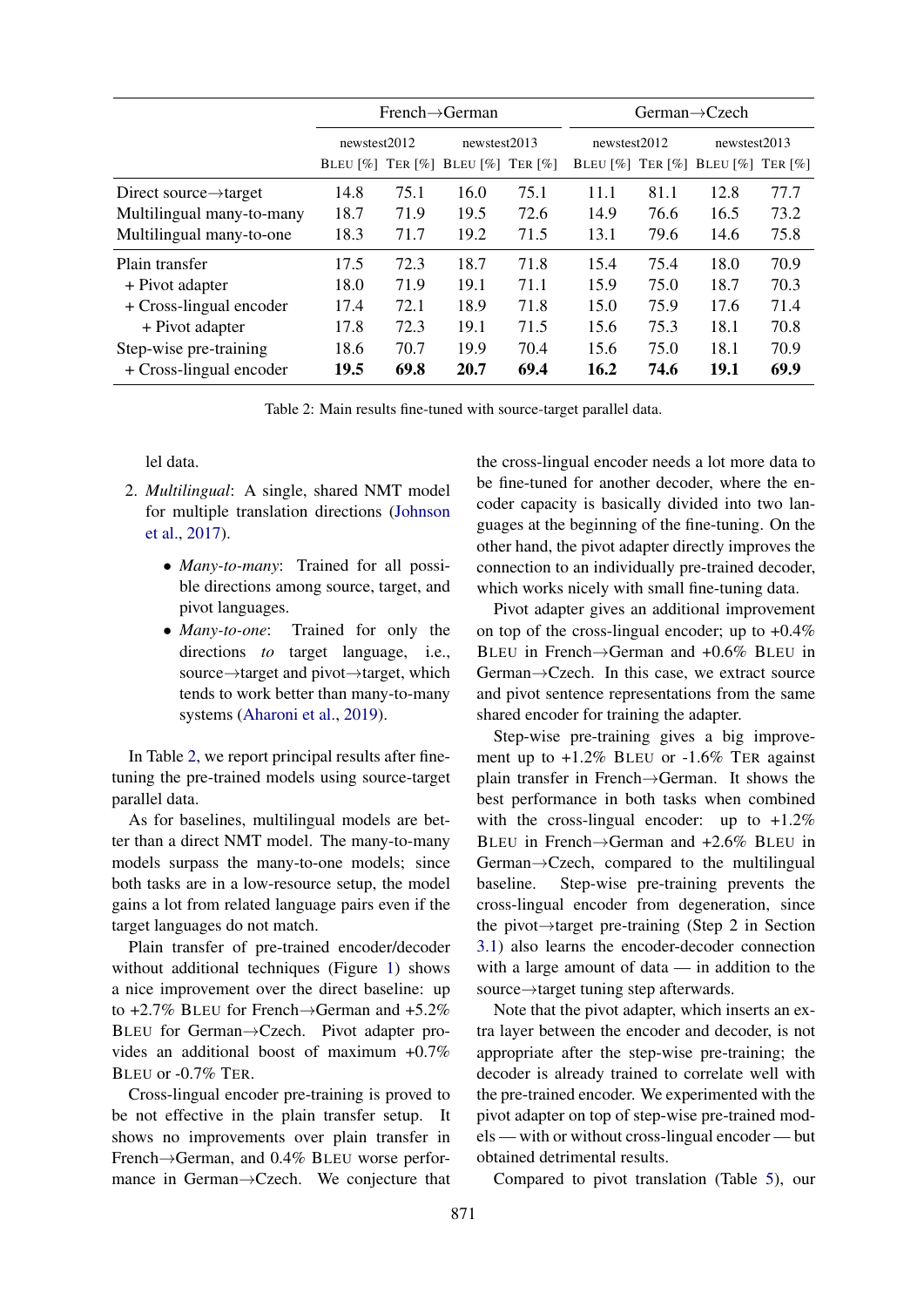best results are also clearly better in French →German and comparable in German→Czech.

## <span id="page-6-0"></span>5 Analysis

In this section, we conduct ablation studies on the variants of our methods and see how they perform in different data conditions.

#### <span id="page-6-1"></span>5.1 Pivot Adapter

|                                   | newstest2013 |      |  |  |  |
|-----------------------------------|--------------|------|--|--|--|
| Adapter Training BLEU [%] TER [%] |              |      |  |  |  |
| None                              | 18.2         | 70.7 |  |  |  |
| Max-pooled                        | 18.4         | 70.5 |  |  |  |
| Average-pooled                    | 18.7         | 70.3 |  |  |  |
| Plain transfer                    | 18.0         | 70.9 |  |  |  |

Table 3: Pivot adapter variations (German→Czech). All results are tuned with source-target parallel data.

Firstly, we compare variants of the pivot adapter (Section [3.2\)](#page-3-0) in Table [3.](#page-6-1) The row "None" shows that a randomly initialized linear layer already guides the pre-trained encoder/decoder to harmonize with each other. Of course, when we train the adapter to map source encoder outputs to pivot encoder outputs, the performance gets better. For compressing encoder outputs over positions, average-pooling is better than max-pooling. We observed the same trend in the other test set and in French→German.

We also tested nonlinear pivot adapter, e.g., a 2layer feedforward network with ReLU activations, but the performance was not better than just a linear adapter.

## 5.2 Cross-lingual Encoder

<span id="page-6-2"></span>

|                        | newstest2013 |                              |      |  |
|------------------------|--------------|------------------------------|------|--|
| Trained on             |              | Input BLEU $[\%]$ TER $[\%]$ |      |  |
| Monolingual            | Clean        | 15.7                         | 77.7 |  |
|                        | <b>Noisy</b> | 17.5                         | 73.6 |  |
| Pivot side of parallel | Clean        | 15.9                         | 77.3 |  |
|                        | Noisy        | 18.0                         | 72.7 |  |

Table 4: Cross-lingual encoder variations (French $\rightarrow$ German). All results are in the zero-shot setting with step-wise pre-training.

Table [4](#page-6-2) verifies that the noisy input in autoencoding is indeed beneficial to our cross-lingual encoder. It improves the final translation performance by maximum +2.1% BLEU, compared to using the copying autoencoding objective.

As the training data for autoencoding, we also compare between purely monolingual data and the pivot side of the source-pivot parallel data. By the latter, one can expect a stronger signal for a joint encoder representation space, since two different inputs (in source/pivot languages) are used to produce the exactly same output sentence (in pivot language). The results also tell that there are slight but consistent improvements by using the pivot part of the parallel data.

Again, we performed these comparisons in the other test set and German→Czech, observing the same tendency in results.

#### 5.3 Zero-resource/Zero-shot Scenarios

If we do not have an access to any sourcetarget parallel data (*zero-resource*), non-English language pairs have two options for still building a working NMT system, given source-English and target-English parallel data:

- *Zero-shot*: Perform source→target translation using models which have not seen any source-target parallel sentences, e.g., multilingual models or pivoting (Section [2](#page-1-0)[.1\)](#page-1-1).
- *Pivot-based synthetic data*: Generate synthetic source-target parallel data using source↔English and target↔English models (Section [2](#page-1-0)[.2\)](#page-1-2). Use this data to train a model for source→target.

Table [5](#page-7-0) shows how our pre-trained models perform in zero-resource scenarios with the two options. Note that, unlike Table [2,](#page-5-0) the multilingual baselines exclude source→target and target→source directions. First of all, plain transfer, where the encoder and the decoder are pretrained separately, is poor in zero-shot scenarios. It simply fails to connect different representation spaces of the pre-trained encoder and decoder. In our experiments, neither pivot adapter nor crosslingual encoder could enhance the zero-shot translation of plain transfer.

Step-wise pre-training solves this problem by changing the decoder pre-training to familiarize itself with representations from an already pretrained encoder. It achieves zero-shot performance of 11.5% BLEU in French→German and 6.5% BLEU in German→Czech (newstest2013), while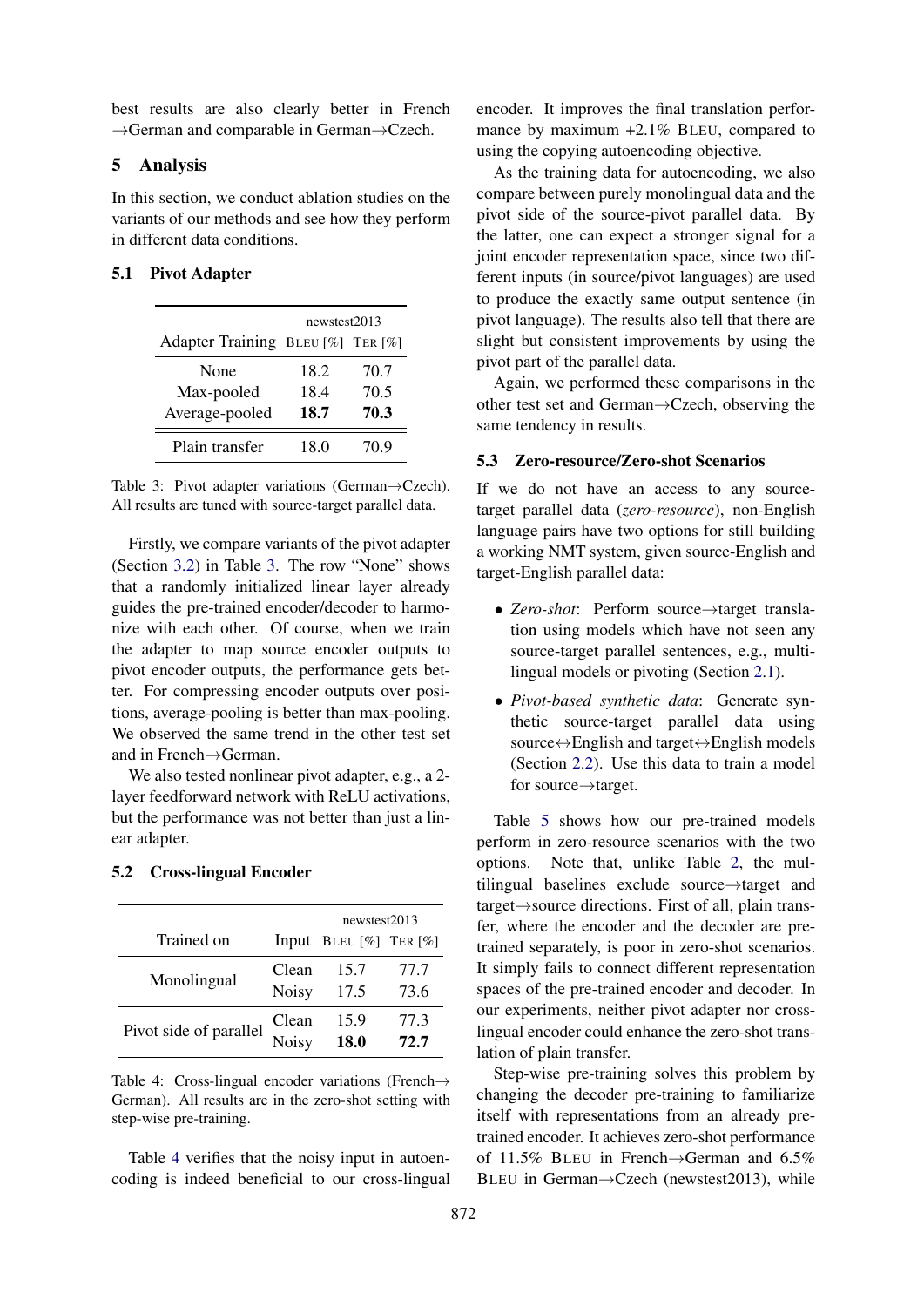<span id="page-7-0"></span>

|                           | $French \rightarrow German$ |                          |                                   |      | $German \rightarrow Czech$ |                          |                                   |      |  |
|---------------------------|-----------------------------|--------------------------|-----------------------------------|------|----------------------------|--------------------------|-----------------------------------|------|--|
|                           | newstest2012                |                          | newstest2013                      |      | newstest2012               |                          | newstest2013                      |      |  |
|                           |                             |                          | BLEU [%] TER [%] BLEU [%] TER [%] |      |                            |                          | BLEU [%] TER [%] BLEU [%] TER [%] |      |  |
| Multilingual many-to-many | 14.1                        | 79.1                     | 14.6                              | 79.1 | 5.9                        | -                        | 6.3                               | 99.8 |  |
| Pivot translation         | 16.6                        | 72.4                     | 17.9                              | 72.5 | 16.4                       | 74.5                     | 19.5                              | 70.1 |  |
| Teacher-student           | 18.7                        | 70.3                     | 20.7                              | 69.5 | 16.0                       | 75.0                     | 18.5                              | 70.9 |  |
| Plain transfer            | 0.1                         | $\overline{\phantom{a}}$ | 0.2                               |      | 0.1                        | $\overline{\phantom{0}}$ | 0.1                               |      |  |
| Step-wise pre-training    | 11.0                        | 81.6                     | 11.5                              | 82.5 | 6.0                        | 92.1                     | 6.5                               | 87.8 |  |
| + Cross-lingual encoder   | 17.3                        | 72.1                     | 18.0                              | 72.7 | 14.1                       | 76.8                     | 16.5                              | 73.5 |  |
| + Teacher-student         | 19.3                        | 69.7                     | 20.9                              | 69.3 | 16.5                       | 74.6                     | 19.1                              | 70.2 |  |

Table 5: Zero-resource results. Except those with the teacher-student, the results are all in the zero-shot setting, i.e., the model is not trained on any source-target parallel data. '-' indicates a TER score over 100%.

showing comparable or better fine-tuned performance against plain transfer (see also Table [2\)](#page-5-0).

With the pre-trained cross-lingual encoder, the zero-shot performance of step-wise pretraining is superior to that of pivot translation in French→German with only a single model. It is worse than pivot translation in German→Czech. We think that the data size of pivot-target is critical in pivot translation; relatively huge data for English→Czech make the pivot translation stronger. Note again that, nevertheless, pivoting (second row) is very poor in efficiency since it performs decoding twice with the individual models.

For the second option (pivot-based synthetic data), we compare our methods against the sentence-level beam search version of the teacherstudent framework [\(Chen et al.,](#page-8-1) [2017\)](#page-8-1), with which we generated 10M synthetic parallel sentence pairs. We also tried other variants of [Chen et al.](#page-8-1) [\(2017\)](#page-8-1), e.g., N-best hypotheses with weights, but there were no consistent improvements.

Due to enormous bilingual signals, the model trained with the teacher-student synthetic data outperforms pivot translation. If tuned with the same synthetic data, our pre-trained model performs even better (last row), achieving the best zeroresource results on three of the four test sets.

We also evaluate our best German→Czech zero-resource model on newstest2019 and compare it with the participants of the WMT 2019 unsupervised news translation task. Ours yield 17.2% BLEU, which is much better than the best single unsupervised system of the winner of the task (15.5%) [\(Marie et al.,](#page-9-18) [2019\)](#page-9-18). We argue that, if one has enough source-English and English-target parallel data for a non-English language pair, it

is more encouraged to adopt pivot-based transfer learning than unsupervised MT — even if there is no source-target parallel data. In this case, unsupervised MT unnecessarily restricts the data condition to using only monolingual data and its high computational cost does not pay off; simple pivotbased pre-training steps are more efficient and effective.

#### 5.4 Large-scale Results

We also study the effect of pivot-based transfer learning in more data-rich scenarios: 1) with large synthetic source-target data (German→Czech), and 2) with larger real source-target data in combination with the synthetic data (French→German). We generated synthetic parallel data using pivotbased back-translation [\(Bertoldi et al.,](#page-8-0) [2008\)](#page-8-0): 5M sentence pairs for German→Czech and 9.1M sentence pairs for French→German. For the second scenario, we also prepared 2.3M more lines of French→German real parallel data from Europarl v7 and Common Crawl corpora.

Table [6](#page-8-4) shows our transfer learning results fine-tuned with a combination of given parallel data and generated synthetic parallel data. The real source-target parallel data are oversampled to make the ratio of real and synthetic data to be 1:2. As expected, the direct source→target model can be improved considerably by training with large synthetic data.

Plain pivot-based transfer outperforms the synthetic data baseline by up to  $+1.9\%$  BLEU or  $-3.3\%$ TER. However, the pivot adapter or cross-lingual encoder gives marginal or inconsistent improvements over the plain transfer. We suppose that the entire model can be tuned sufficiently well without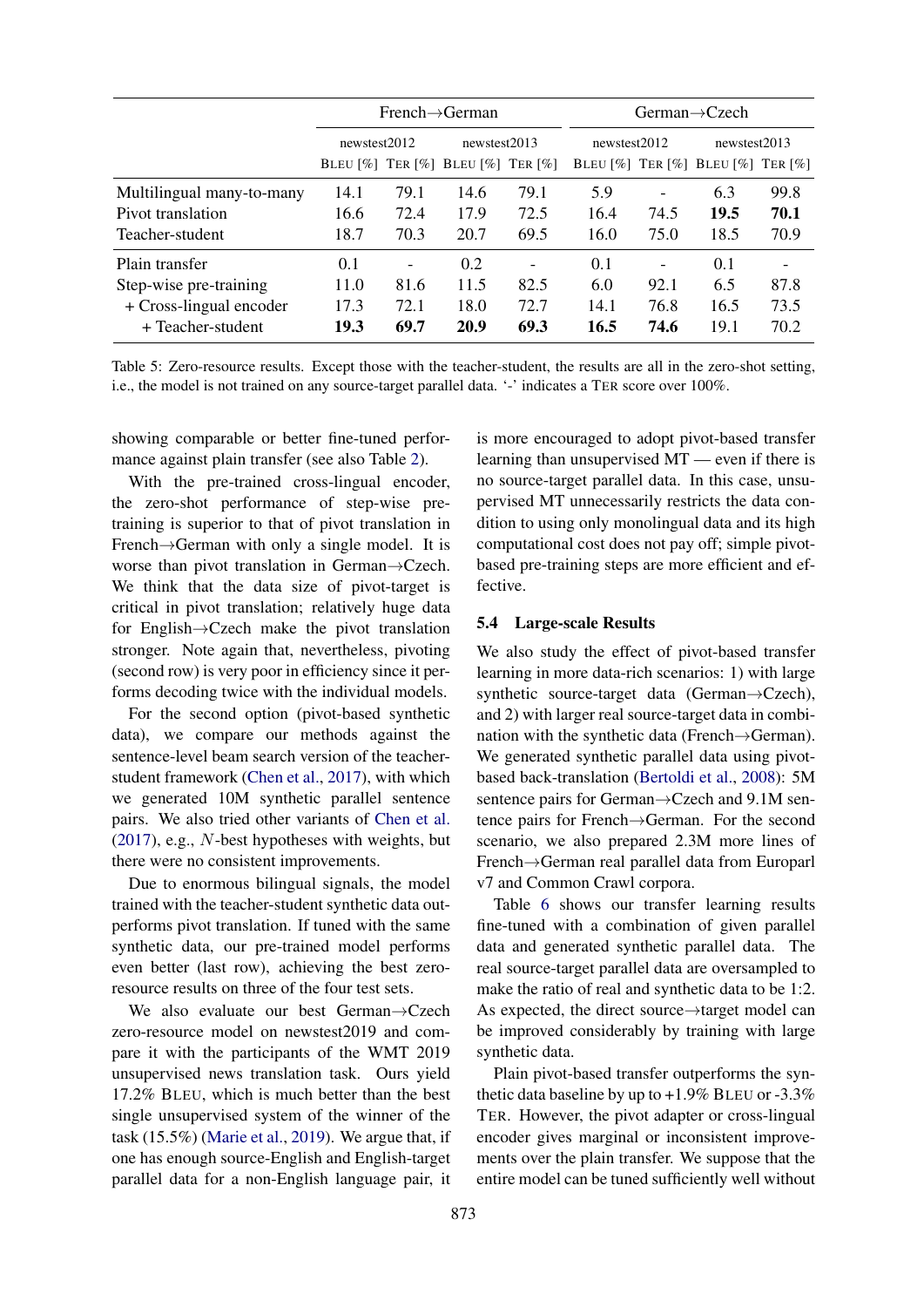<span id="page-8-4"></span>

|                                    | $French \rightarrow German$ |                                                                                               |              |      | German $\rightarrow$ Czech |      |                                                                                               |      |  |
|------------------------------------|-----------------------------|-----------------------------------------------------------------------------------------------|--------------|------|----------------------------|------|-----------------------------------------------------------------------------------------------|------|--|
|                                    | newstest2012                |                                                                                               | newstest2013 |      | newstest2012               |      | newstest2013                                                                                  |      |  |
|                                    |                             | BLEU $\lceil \% \rceil$ TER $\lceil \% \rceil$ BLEU $\lceil \% \rceil$ TER $\lceil \% \rceil$ |              |      |                            |      | BLEU $\lceil \% \rceil$ TER $\lceil \% \rceil$ BLEU $\lceil \% \rceil$ TER $\lceil \% \rceil$ |      |  |
| Direct source $\rightarrow$ target | 20.1                        | 69.8                                                                                          | 22.3         | 68.7 | 11.1                       | 81.1 | 12.8                                                                                          | 77.7 |  |
| + Synthetic data                   | 21.1                        | 68.2                                                                                          | 22.6         | 68.1 | 15.7                       | 76.5 | 18.5                                                                                          | 72.0 |  |
| Plain transfer                     | 21.8                        | 67.6                                                                                          | 23.1         | 67.5 | 17.6                       | 73.2 | 20.3                                                                                          | 68.7 |  |
| + Pivot adapter                    | 21.8                        | 67.6                                                                                          | 23.1         | 67.6 | 17.6                       | 73.0 | 20.9                                                                                          | 68.3 |  |
| + Cross-lingual encoder            | 21.9                        | 67.7                                                                                          | 23.4         | 67.4 | 17.5                       | 73.5 | 20.3                                                                                          | 68.7 |  |
| + Pivot adapter                    | 22.1                        | 67.5                                                                                          | 23.3         | 67.5 | 17.5                       | 73.2 | 20.6                                                                                          | 68.5 |  |
| Step-wise pre-training             | 21.8                        | 67.8                                                                                          | 23.0         | 67.8 | 17.3                       | 73.6 | 20.0                                                                                          | 69.2 |  |
| + Cross-lingual encoder            | 21.9                        | 67.6                                                                                          | 23.4         | 67.4 | 17.5                       | 73.1 | 20.5                                                                                          | 68.6 |  |

Table 6: Results fine-tuned with a combination of source-target parallel data and large synthetic data. French→German task used larger real parallel data than Table [2.](#page-5-0)

additional adapter layers or a well-curated training process, once we have a large source-target parallel corpus for fine-tuning.

## 6 Conclusion

In this paper, we propose three effective techniques for transfer learning using pivot-based parallel data. The principle is to pre-train NMT models with source-pivot and pivot-target parallel data and transfer the source encoder and the target decoder. To resolve the input/output discrepancy of the pre-trained encoder and decoder, we 1) consecutively pre-train the model for source→pivot and pivot→target, 2) append an additional layer after the source encoder which adapts the encoder output to the pivot language space, or 3) train a crosslingual encoder over source and pivot languages.

Our methods are suitable for most of the non-English language pairs with lots of parallel data involving English. Experiments in WMT 2019 French→German and German→Czech tasks show that our methods significantly improve the final source→target translation performance, outperforming multilingual models by up to +2.6% BLEU. The methods are applicable also to zeroresource language pairs, showing a strong performance in the zero-shot setting or with pivot-based synthetic data. We claim that our methods expand the advances in NMT to many more non-English language pairs that are not yet studied well.

Future work will be zero-shot translation without step-wise pre-training, i.e., combining individually pre-trained encoders and decoders freely for a fast development of NMT systems for a new non-English language pair.

#### Acknowledgments



This work has received funding from the European Research Council (ERC) (under the European Union's Horizon 2020 research and innovation programme, grant agreement No 694537, project "SEQCLAS") and eBay Inc. The work reflects only the authors' views and none of the funding agencies is responsible for any use that may be made of the information it contains.

### References

- <span id="page-8-3"></span>Roee Aharoni, Melvin Johnson, and Orhan Firat. 2019. Massively multilingual neural machine translation. In *Proceedings of the 2019 Conference of the North American Chapter of the Association for Computational Linguistics: Human Language Technologies, Volume 1 (Long and Short Papers)*, pages 3874– 3884.
- <span id="page-8-2"></span>Somayeh Bakhshaei, Shahram Khadivi, and Noushin Riahi. 2010. Farsi-german statistical machine translation through bridge language. In *2010 5th International Symposium on Telecommunications*, pages 557–561. IEEE.
- <span id="page-8-0"></span>Nicola Bertoldi, Madalina Barbaiani, Marcello Federico, and Roldano Cattoni. 2008. Phrase-based statistical machine translation with pivot languages. In *Proceedings of 5th International Workshop on Spoken Language Translation (IWSLT 2008)*, pages 143–149, Honolulu, HI, USA.
- <span id="page-8-1"></span>Yun Chen, Yang Liu, Yong Cheng, and Victor OK Li. 2017. A teacher-student framework for zero-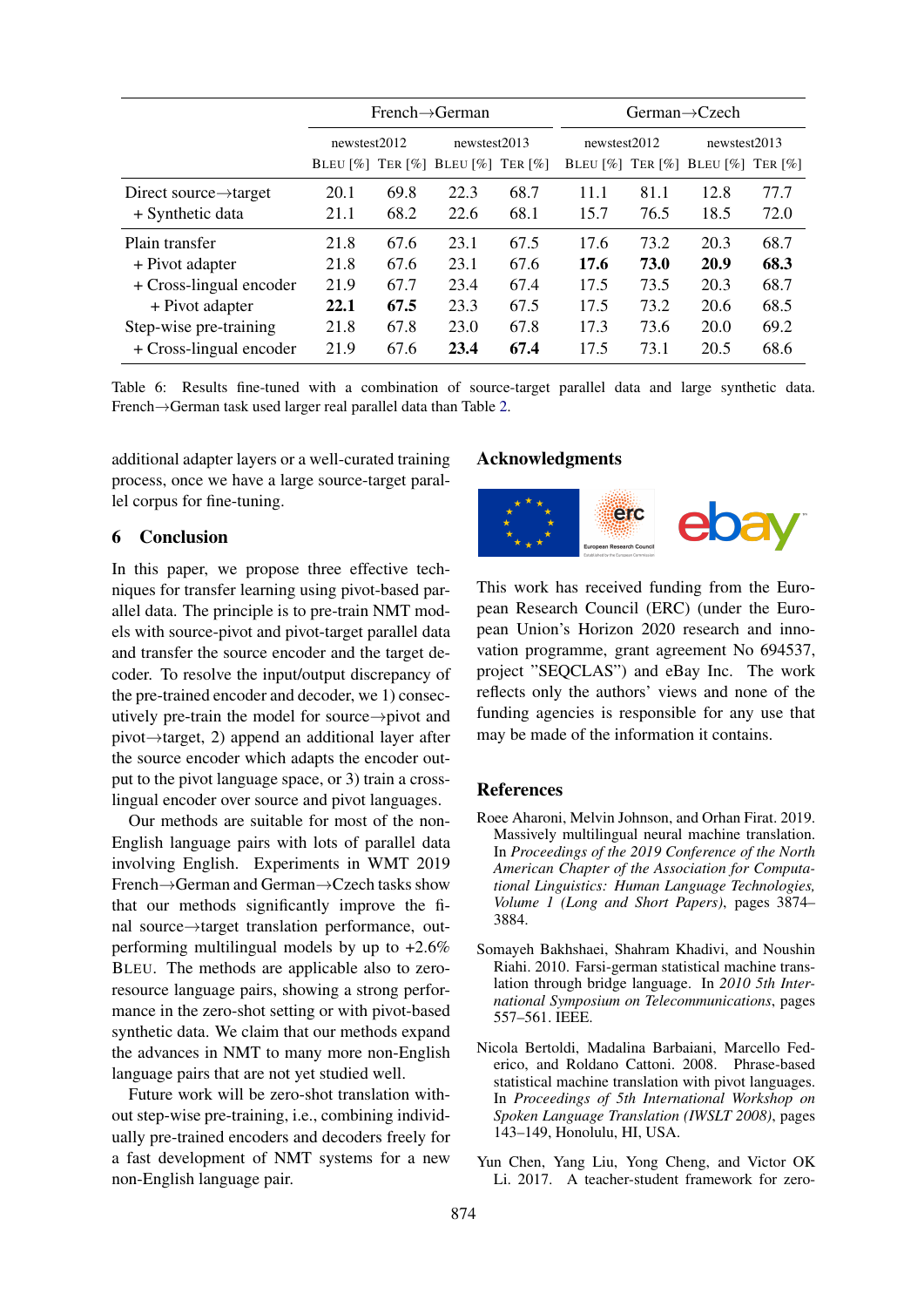resource neural machine translation. In *Proceedings of the 55th Annual Meeting of the Association for Computational Linguistics (Volume 1: Long Papers)*, pages 1925–1935.

- <span id="page-9-6"></span>Yong Cheng, Qian Yang, Yang Liu, Maosong Sun, and Wei Xu. 2017. Joint training for pivot-based neural machine translation. In *Proceedings of the 26th International Joint Conference on Artificial Intelligence*, pages 3974–3980. AAAI Press.
- <span id="page-9-17"></span>Alexis Conneau, Guillaume Lample, Marc'Aurelio Ranzato, Ludovic Denoyer, and Hervé Jégou. 2018. Word translation without parallel data. In *Proceedings of 6th International Conference on Learning Representations (ICLR 2018)*.
- <span id="page-9-4"></span>Marta R Costa-Jussà, Carlos Henríquez, and Rafael E Banchs. 2011. Enhancing scarce-resource language translation through pivot combinations. In *Proceedings of 5th International Joint Conference on Natural Language Processing (IJCNLP 2011)*, pages 1361–1365, Chiang Mai, Thailand.
- <span id="page-9-0"></span>Adrià De Gispert and Jose B Marino. 2006. Catalanenglish statistical machine translation without parallel corpus: bridging through spanish. In *Proceedings of the 5th International Conference on Language Resources and Evaluation (LREC 2006)*, pages 65–68, Genoa, Italy.
- <span id="page-9-14"></span>Sergey Edunov, Myle Ott, Michael Auli, and David Grangier. 2018. Understanding back-translation at scale. In *Proceedings of the 2018 Conference on Empirical Methods in Natural Language Processing*, pages 489–500, Brussels, Belgium.
- <span id="page-9-1"></span>Orhan Firat, Baskaran Sankaran, Yaser Al-Onaizan, Fatos T Yarman Vural, and Kyunghyun Cho. 2016. Zero-resource translation with multi-lingual neural machine translation. In *Proceedings of the 2016 Conference on Empirical Methods in Natural Language Processing*, pages 268–277.
- <span id="page-9-8"></span>Thanh-Le Ha, Jan Niehues, and Alexander Waibel. 2017. Effective strategies in zero-shot neural machine translation. In *14th International Workshop on Spoken Language Translation*.
- <span id="page-9-13"></span>Felix Hill, Kyunghyun Cho, and Anna Korhonen. 2016. Learning distributed representations of sentences from unlabelled data. In *Proceedings of the 15th Annual Conference of the North American Chapter of the Association for Computational Linguistics: Human Language Technologies (NAACL-HLT 2016)*, pages 1367–1377.
- <span id="page-9-2"></span>Melvin Johnson, Mike Schuster, Quoc V Le, Maxim Krikun, Yonghui Wu, Zhifeng Chen, Nikhil Thorat, Fernanda Viegas, Martin Wattenberg, Greg Corrado, ´ et al. 2017. Google's multilingual neural machine translation system: Enabling zero-shot translation. *Transactions of the Association of Computational Linguistics (TACL)*, 5(1):339–351.
- <span id="page-9-3"></span>Manuel Kauers, Stephan Vogel, Christian Fügen, and Alex Waibel. 2002. Interlingua based statistical machine translation. In *Seventh International Conference on Spoken Language Processing*.
- <span id="page-9-12"></span>Yunsu Kim, Yingbo Gao, and Hermann Ney. 2019. Effective cross-lingual transfer of neural machine translation models without shared vocabularies. In *Proceedings of the 57th Annual Meeting of the Association for Computational Linguistics (Volume 1: Long Papers)*, pages 1246–1257, Florence, Italy.
- <span id="page-9-15"></span>Diederik P Kingma and Jimmy Ba. 2014. Adam: A method for stochastic optimization. *arXiv preprint arXiv:1412.6980*.
- <span id="page-9-16"></span>Guillaume Klein, Yoon Kim, Yuntian Deng, Jean Senellart, and Alexander Rush. 2017. OpenNMT: Open-source toolkit for neural machine translation. In *Proceedings of ACL 2017, System Demonstrations*, pages 67–72, Vancouver, Canada. Association for Computational Linguistics.
- <span id="page-9-11"></span>Tom Kocmi and Ondřej Bojar. 2018. Trivial transfer learning for low-resource neural machine translation. In *Proceedings of the Third Conference on Machine Translation: Research Papers*, pages 244– 252.
- <span id="page-9-9"></span>Surafel M Lakew, Quintino F Lotito, Matteo Negri, Marco Turchi, and Marcello Federico. 2017. Improving zero-shot translation of low-resource languages. In *14th International Workshop on Spoken Language Translation*.
- <span id="page-9-7"></span>Yichao Lu, Phillip Keung, Faisal Ladhak, Vikas Bhardwaj, Shaonan Zhang, and Jason Sun. 2018. A neural interlingua for multilingual machine translation. In *Proceedings of the Third Conference on Machine Translation: Research Papers*, pages 84–92.
- <span id="page-9-18"></span>Benjamin Marie, Haipeng Sun, Rui Wang, Kehai Chen, Atsushi Fujita, Masao Utiyama, and Eiichiro Sumita. 2019. NICT's unsupervised neural and statistical machine translation systems for the WMT19 news translation task. In *Proceedings of the Fourth Conference on Machine Translation (Volume 2: Shared Task Papers, Day 1)*, pages 294–301, Florence, Italy.
- <span id="page-9-5"></span>Akiva Miura, Graham Neubig, Sakriani Sakti, Tomoki Toda, and Satoshi Nakamura. 2015. Improving pivot translation by remembering the pivot. In *Proceedings of the 53rd Annual Meeting of the Association for Computational Linguistics and the 7th International Joint Conference on Natural Language Processing (Volume 2: Short Papers)*, volume 2, pages 573–577.
- <span id="page-9-10"></span>Toan Q Nguyen and David Chiang. 2017. Transfer learning across low-resource, related languages for neural machine translation. In *Proceedings of the Eighth International Joint Conference on Natural Language Processing (Volume 2: Short Papers)*, volume 2, pages 296–301.